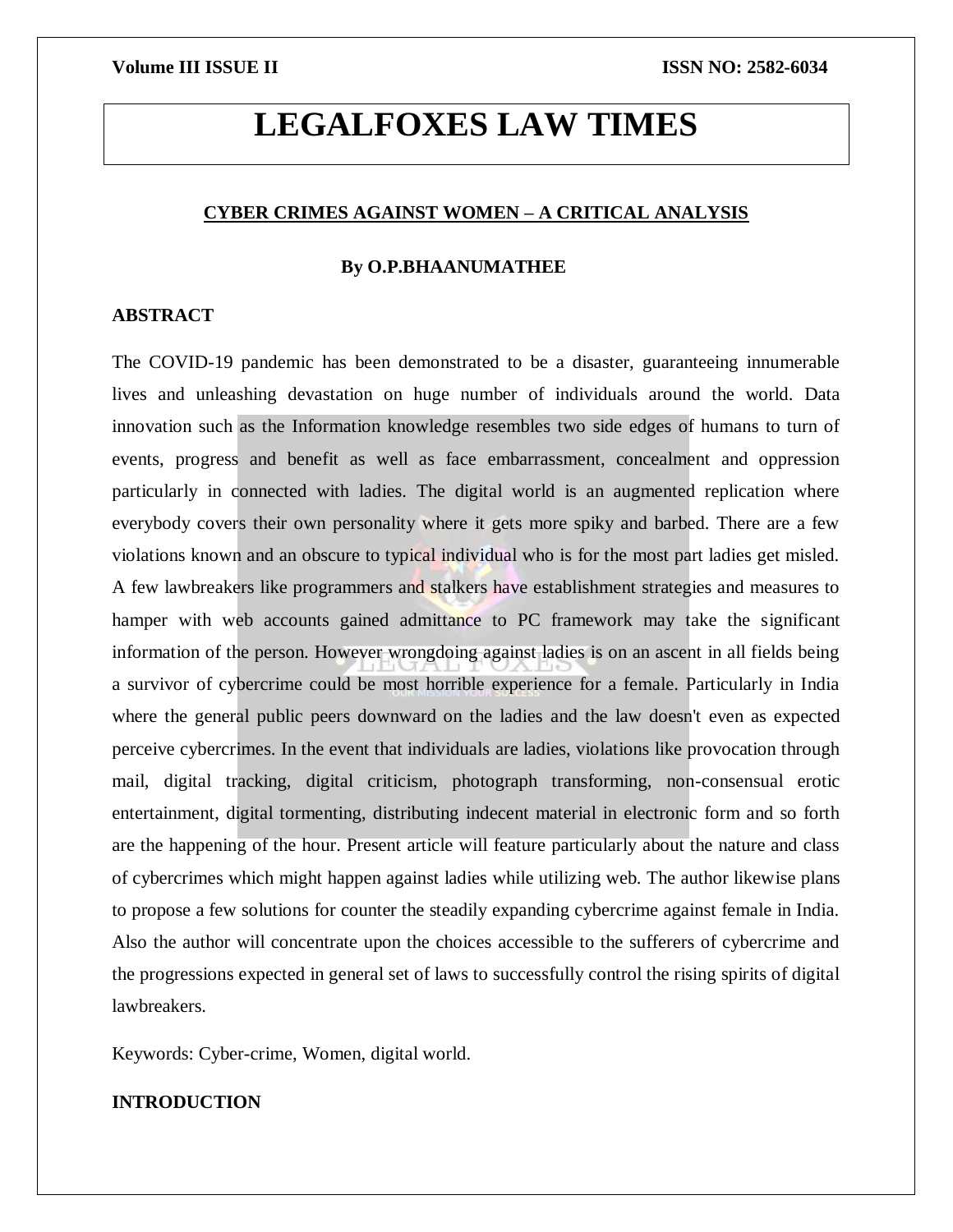The contemporary India we retain to have seen a period of mastery of data and innovation where connection through the web has turned into the new strategy for mingling and running over new individuals. A stage for the free articulation of conclusions from day to day basis by a great many people all through the world is happening in today's modern world. It has turned into a mechanism of scattering and broadcasting of data for exchange, amusement, and different purposes. Nonetheless, this opportunity isn't generally invaluable, with individuals involving this stage for their own antagonistic purposes. Reports of Crimes carried out using the web have become an ever increasing number of pervasive throughout the long term. These offenses, otherwise called cybercrimes, incorporate hacking, phishing, disdain wrongdoings, youngster erotic entertainment, tormenting, following, and so forth and the degree of these demonstrations has developed throughout the course of recent many years, with ladies and kids being the great survivors of these offenses. Further, Women exploitation has developed as the Cyber world has advanced. Yet, the inquiry that stands apart is that why ladies are the practical objectives of digital violations, for example, digital following and digital harassing? Throughout the long term, as the world has advanced, web based business and socialization have risen above on another elusive stage, because of which it was felt that there was a need to foster new regulations for safe methods and security of the women.

#### EAT, FO)

### **GUIDELINES OF CYBER-ACTIVITY IN INDIA**

In 2000, India figured out its own IT  $Act<sup>1</sup>$ , with a requirement to make digital action in India safe. Segment 66 and 67 of the Act, manage the digital offenses that might hurt or harm an individual. Yet, a significant highlight consider is that there is no express statement of this act managing cyberstalking or cyberbullying. IT Act, 2000 doesn't portray cybercrimes neither usages this verbalization, yet gives the significance of and discipline for explicit offenses. Digital tracking was characterized in US v.  $Grob<sup>2</sup>$  as an endeavor to kill, harm or annoy somebody utilizing the internet, which makes a sensible misgiving of dread in the psyche of the other individual. In India, an individual can be brought to deal with any consequences regarding

 $\overline{\phantom{a}}$ 

<sup>&</sup>lt;sup>1</sup> The Information Technology Act, 2000.

<sup>2</sup> United States v. Grob, 625 F.3d 1209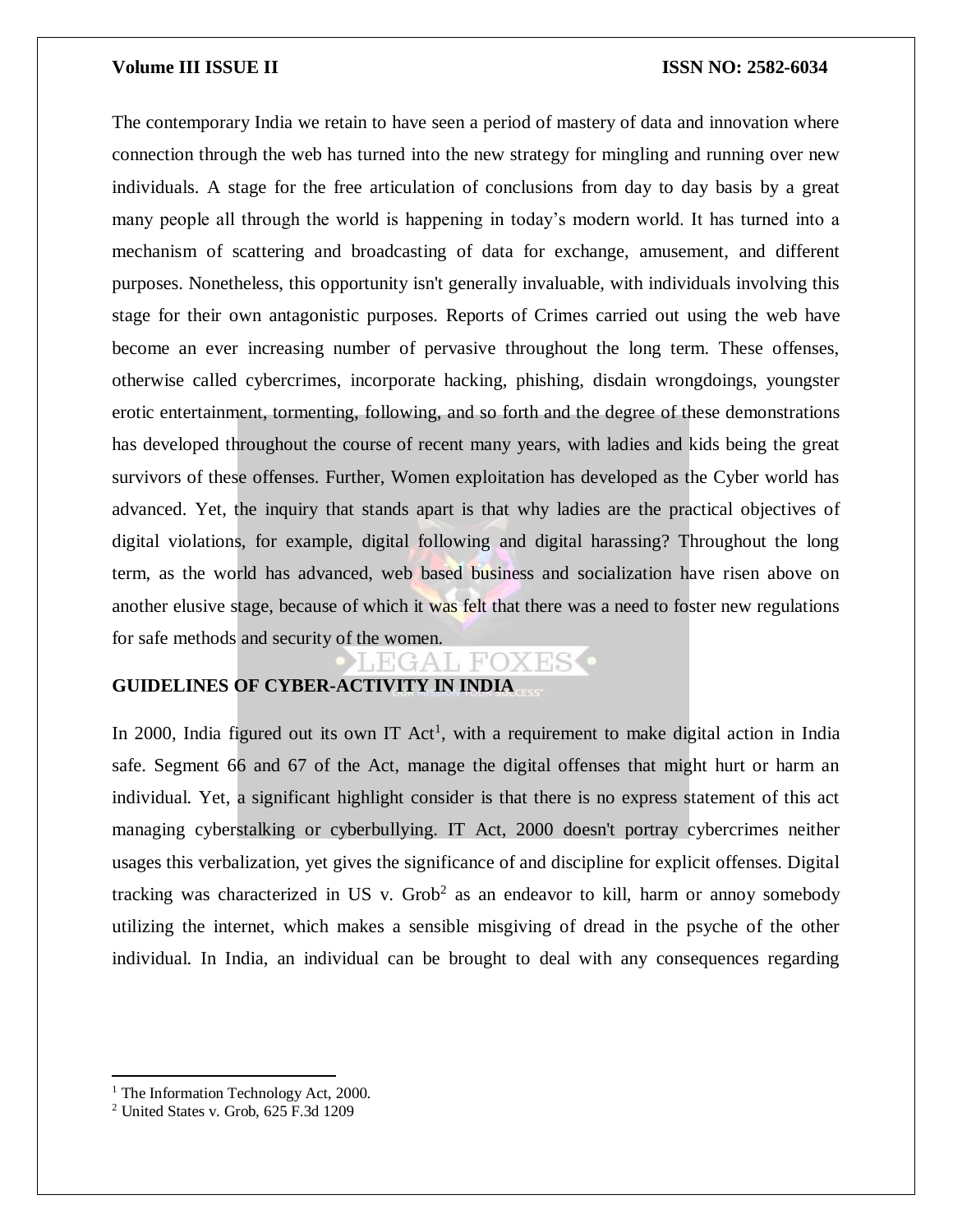cyberstalking under Section 354 D of the Indian Penal Code<sup>3</sup>, yet as referenced, there is no specific arrangement managing the assurance of a lady's dignity in the IT Act.

Section 509 of the Indian Penal Code discusses the significance of assurance of a lady's modesty. Article 21 of The Indian Constitution and Article 5 of the Universal Declaration of Human Rights<sup>4</sup>, talk about the poise of an individual and the security of one's honor. The Indian Society respects the unobtrusiveness of a lady, yet we are as yet battling with handling the adverse consequences of digital following/slander against ladies<sup>5</sup>.

The Council of Europe's Convention on Cybercrime in Budapest established the groundwork for Pursuing a typical criminal approach focused on the assurance of society against Cybercrime. The significant goal, in any case, was the advancement of safe exchange and avoidance of youngster sexual entertainment, with the humility of ladies being an auxiliary issue. This show that came in 2001 was not acknowledged by India, as it was excluded from the drafting system.

### **CYBERCRIME AGAINST WOMEN**

A report on Crime in India featured that numerous ladies, including unmistakable bloggers and activists, had erased their records because of online maltreatment and provocation of women. It's truly simple to markdown an instance of cybercrime as a result of the little extent they take of the absolute enrolled cases in our nation; however the significant issue is the attitudinal way to deal with handling the base of the issue. The social marks of shame appended with cybercrime and a lady are so profoundly imparted in the attitude of the Indian culture that it is extremely difficult to dispose of them without a thoughtful response. A female who is a survivor of cybercrime doesn't just face total social prohibition, she is additionally dependent upon badgering from society and her picture in the public arena gets discolored.

Likewise, the absence of mindfulness about the activities that ladies should stick to safeguard themselves from such violations should be featured as a justification for the advancement of such wrongdoings on a worldwide level as well as in India. A review of 500 online desirous women and meetings with ten of the respondents, joining quantitative and subjective techniques for

<sup>3</sup> Indian Penal Code, 1860.

<sup>4</sup> The Universal Declaration of Human Rights, art. 5

<sup>5</sup> Mukesh & Anr.v. State for NCT of Delhi & Ors., 2017 SCC OnLine SC 213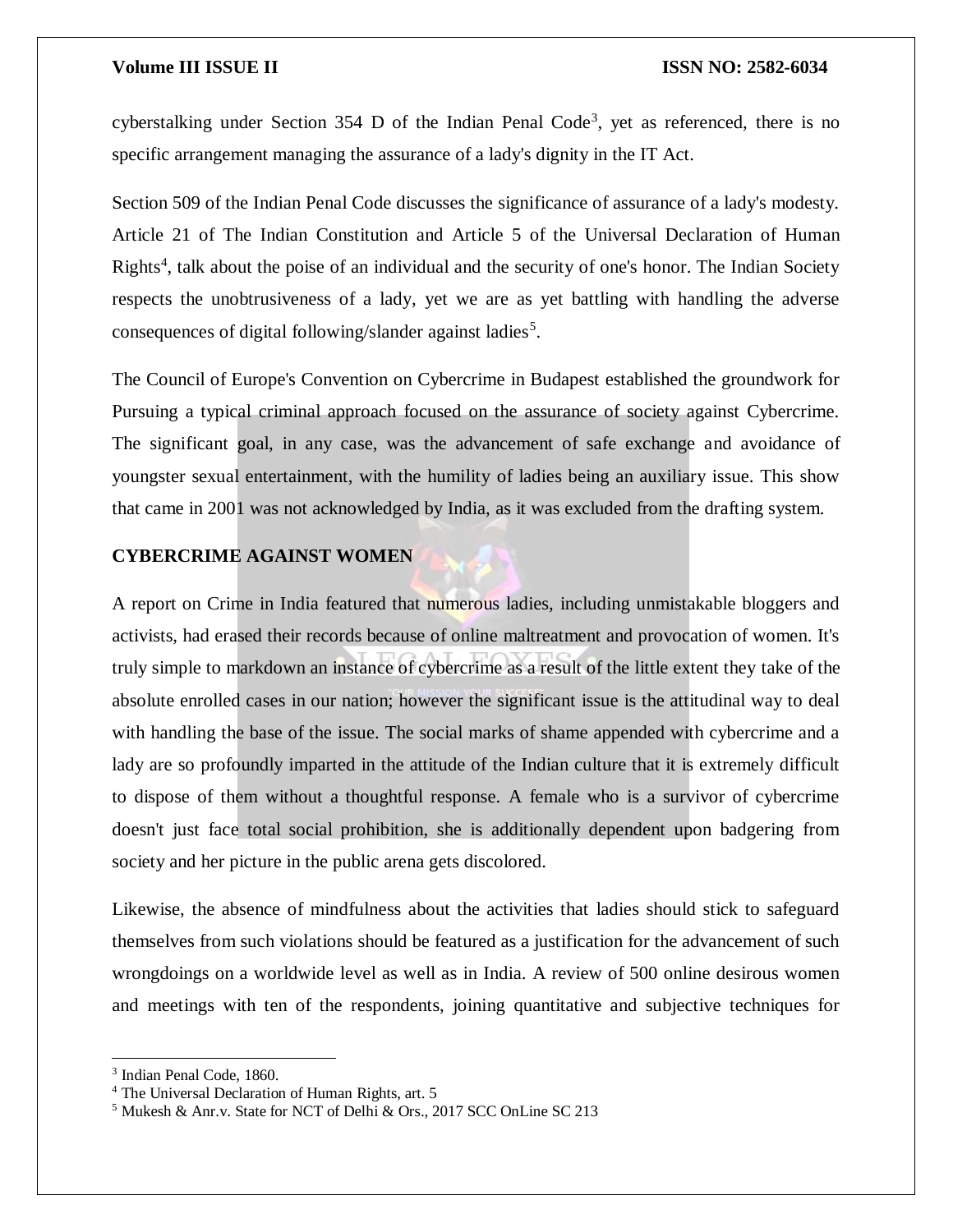research was directed. The critical discoveries of this learn about mindfulness and openness of the law including the accompanying:

- 1. 30% of the respondents said they didn't know about regulations to shield them from online provocation; and
- 2. Just 33% of respondents had revealed the provocation to regulation authorization; among them, 38 % described the reaction as not in the slightest degree helpful.

Innovatively created countries (Such as the USA, The UK, Canada, and Australia) additionally report high Instances of Cyber Stalking. There have been a few shows and deals contrived by nations from everywhere the world to handle digital wrongdoing on a worldwide scale. There is a need to foster all around the world acknowledged orientation delicate Conventions on Cybercrime that permit a free progression of data across different nations concerning Cyber Laws. All the major conventions, goals and settlements that have previously been coordinated towards handling digital wrongdoing in all actuality do need different perspectives that can be managed worldwide collaboration and much more spotlight on private viewpoints and effect of cybercrime on a worldwide level.

#### **CYBERCRIME: AN OUTLINE EGAL FOXESO**

Cybercrime is characterized as illicit way of behaving including a PC, a PC organization, or an organized gadget. The vast majority, cybercrime is directed by benefit driven cybercriminals or programmers. A few cybercrimes target PCs or gadgets straightforwardly to hurt or handicap them, while others target PCs or organizations to disperse malware, unlawful data, pictures, or different things. Some cybercrime targets PCs to contaminate them with a PC infection, which consequently spreads to different PCs and, sometimes, entire organizations.

### **HOW CYBERCRIMES WORK**

Cybercrime might begin wherever there is computerized information, opportunity, or inspiration. From a solitary client participating in cyberbullying to state-supported assailants, cybercriminals come in many shapes and sizes. Cybercrime doesn't occur in a vacuum; it is, in many regards, a scattered peculiarity. That is, programmers much of the time enroll the assistance of different gatherings to execute their plans. This is valid whether it's a malware designer selling code on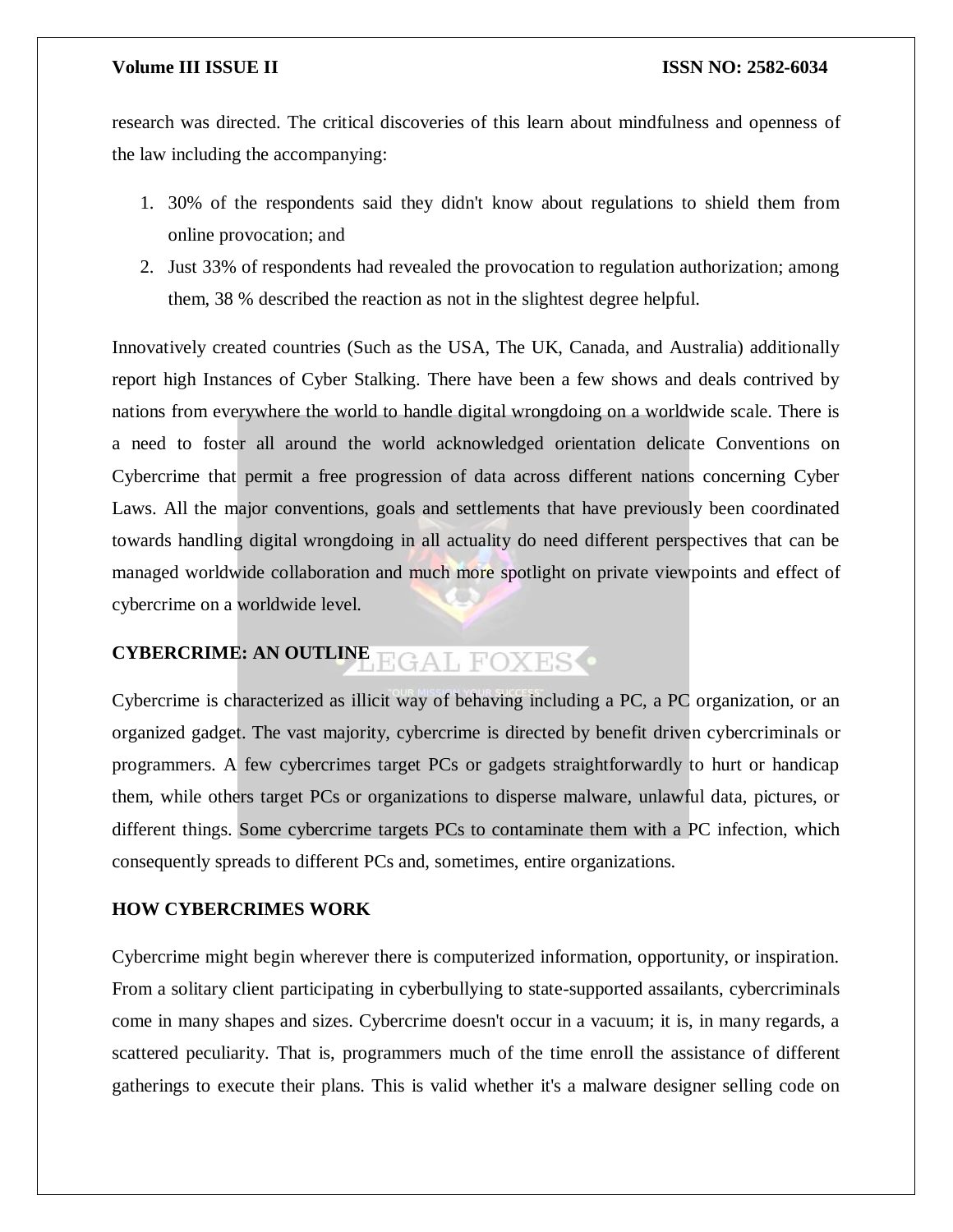the dull web, a merchant of illegal medications using digital currency agents to keep virtual cash bonded, or state danger entertainers taking licensed innovation through mechanical subcontractors. Cybercriminals utilize an assortment of assault vectors to complete their cyberattacks, and they are continuously searching for better approaches to accomplish their goals while dodging disclosure and arraignment. Malware and different types of programming are much of the time utilized by cybercriminals, yet friendly designing is commonly a critical part in the execution of most sorts of cybercrime. Phishing messages are a vital part of many types of cybercrime, yet they're particularly significant in designated attacks like business email split the difference, in which an assailant mimics a firm proprietor through email to convince laborers to cover bogus bills.

#### **KINDS OF CYBERCRIMES**

Cybercrime can be led by focusing on anything helpful for an individual or a nation and thus, cybercrimes are isolated into specific kinds...

#### **Fraud**

Whenever a lawbreaker gets admittance to an End user's very own data, they can utilize it to take cash, access private data, or submit expense or medical coverage misrepresentation. They can likewise utilize the singular's name to make a telephone/web account, coordinate crimes, and guarantee government benefits in your name. They could do as such by breaking into clients' passwords, taking individual data from online entertainment, or conveying phishing messages.

#### **Phishing**

Programmers send malignant email connections or URLs to End user to acquire admittance to their records or PCs in occasions of such assaults. A significant number of these messages are not distinguished as spam on the grounds that cybercriminals are getting more settled. End user are tricked into tapping on joins in messages that propose they need to change their secret phrase or update their installment data, permitting hoodlums admittance to their records.

### **Social Engineering**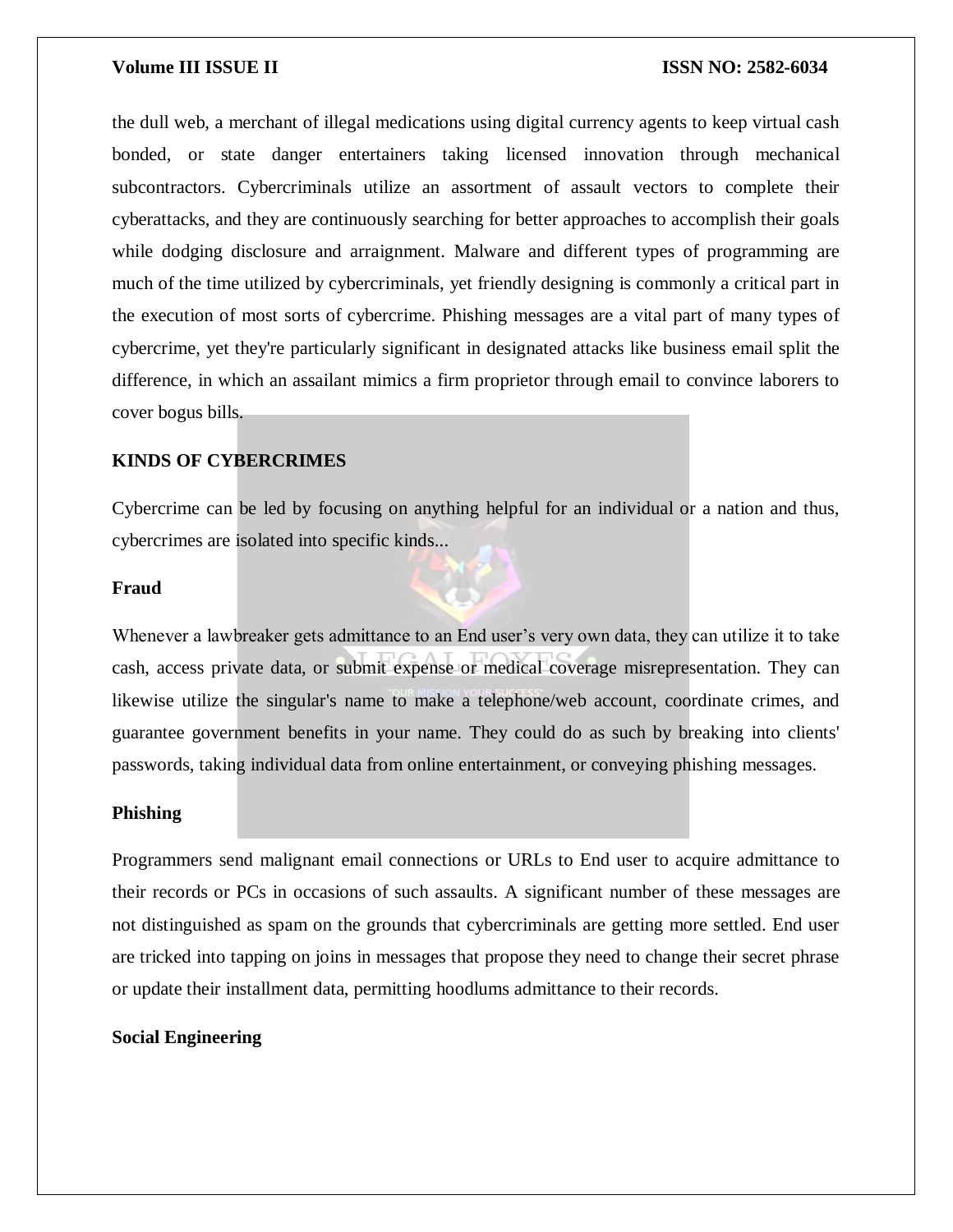Hoodlums utilize social designing to connect with you, for the most part by means of call or email. They by and large go about as a client assistance individual to acquire your trust and get the data they need. This data can incorporate your passwords, your boss' name, or your ledger number. Cybercriminals will assemble however much data about you as could be expected on the web prior to endeavoring to include you as pal online entertainment destinations. They can sell your data or open records in your name after they acquire admittance to a record.

#### **Cyberstalking**

Cyberstalking is something in which the crooks tail you on your virtual entertainment records to assemble your private data so they can utilize that data to get benefits in your name. They can accumulate your data in various ways. They could do as such by accessing clients' qualifications, taking individual data from web-based entertainment, or conveying phishing messages. Dangers, defamation, criticize, lewd behavior, and different exercises to control, impact, or scare their casualty, are for the most part instances of this sort of conduct.

#### **Botnets**

Botnets are networks comprised of contaminated machines that are overseen from a far distance by programmers. These botnets are then utilized by far off programmers to communicate spam or assault different PCs. Botnets may likewise be utilized to direct hurtful tasks and fill in as malware.

#### **Denied content**

In this kind of cybercrime, the cybercriminals share that substance which is hostile and exceptionally upsetting. Here, hostile and upsetting substance isn't simply restricted to sexual exercises yet in addition incorporates vicious recordings, criminal recordings, and recordings connected with fear based oppressor exercises. This kind of data might be found on both the public web and the dull web, which is an unknown organization.

### **CYBERCRIME UNDER IPC AND THE IT ACT**

There are a ton of rules and guidelines sanctioned by different specialists that punish cybercrime. The Indian Penal Code, 1860 (IPC) and the Information Technology Act, 2000 (IT Act) both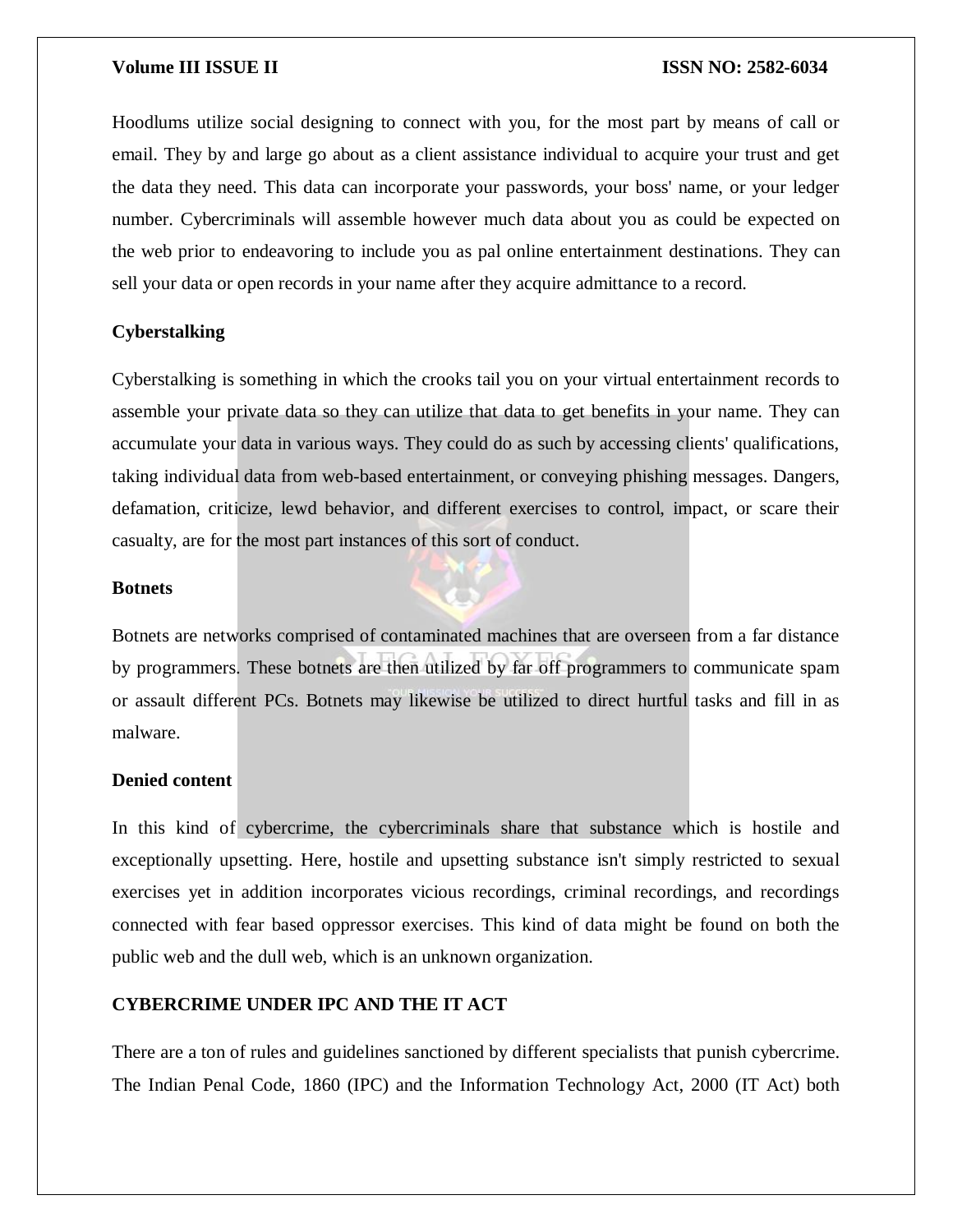punish an assortment of cybercrimes and obviously, numerous statements in the IPC and the IT Act cross-over.

#### **REGULATIONS OVERSEEING CYBERCRIMES IN INDIA**

Cybercrime alludes to criminal operations in which a PC is utilized as a device, an objective, or both. Conventional crook activities like robbery, misrepresentation, fraud, criticism, and deviousness, which are all covered under the Indian Penal Code, may be remembered for cybercrimes. The Information Technology Act of 2000 addresses an assortment of trendy offenses that have emerged because of PC misuse. The Indian Penal Code 1860, the Bankers' Books Evidence Act 1891, the Indian Evidence Act 1872, and the Reserve Bank of India Act 1934 were all quickly revised by the IT Act. The Amendments brought under the Sections of these Acts were to make them consistent with new advancements. By laying out tough legitimate acknowledgment, these changes endeavored to restrain every electronic exchange/interchanges, bringing them underneath the radar.

#### **MILESTONE DECISIONS**



#### **CBI v. Arif Azim (Sony Sambandh Case) (2013)<sup>8</sup>**

<sup>6</sup> Yahoo! Inc. vs Akash Arora (1999) [78 (1999) DLT 285]

<sup>7</sup> Vinod Kaushik and others v. Madhvika Joshi and others [W.P.(C) 160/2012]

<sup>8</sup> CBI Vs Arif Azim [(2008) 105 DRJ 721: (2008) 150 DLT 769]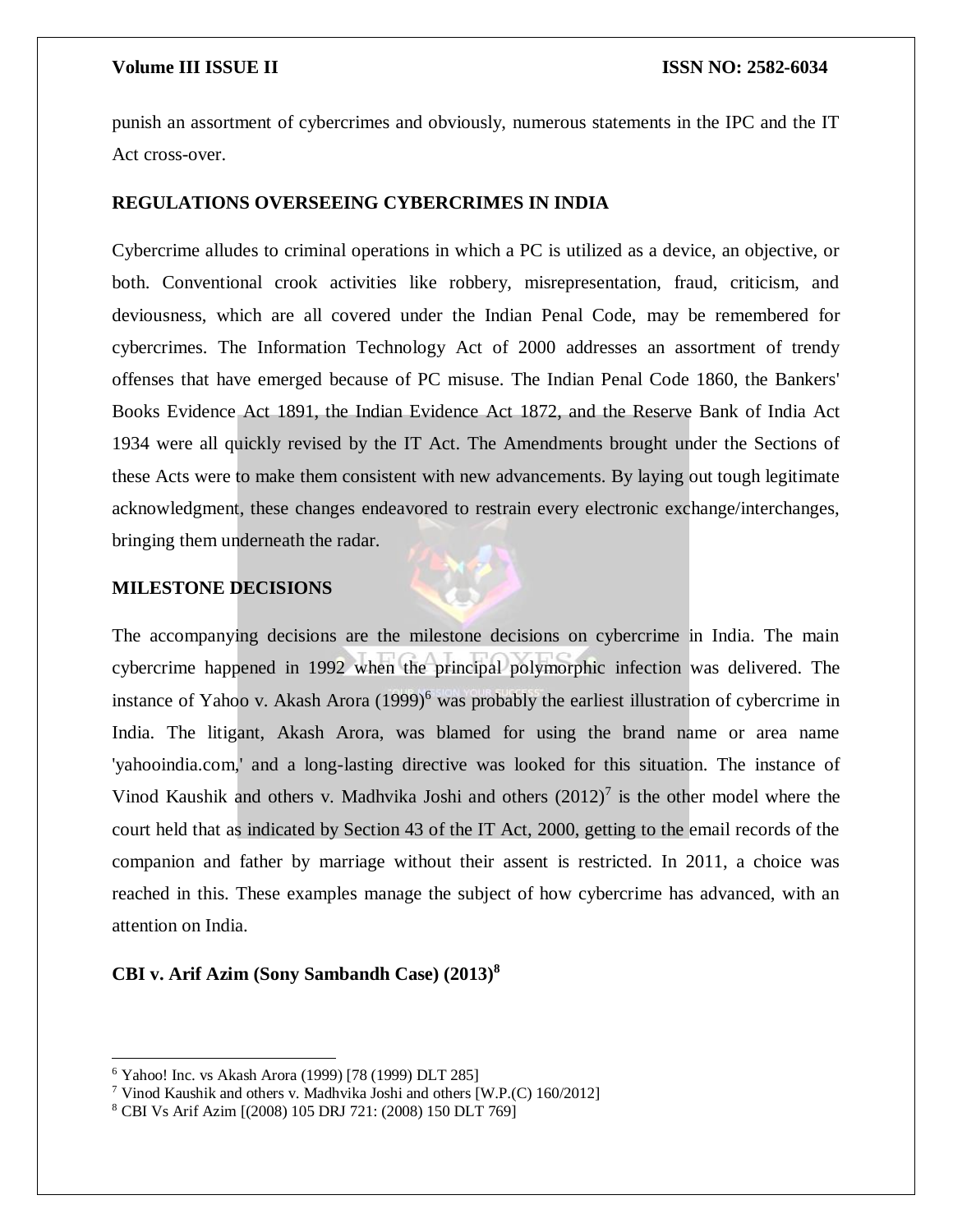In 2013, India had its first cybercrime conviction. Everything began when Sony India Private Ltd, which possesses the site www.sony-sambandh.com and targets Non-Resident Indians (NRI), recorded a grievance. NRIs might utilize the support of move Sony things to loved ones in India subsequent to paying for them on the web.

The firm ensures that the things will be conveyed to the expected beneficiaries. In May 2002, somebody utilizing the name Barbara Campa went onto the site and purchased a Sony Color Television and cordless earphone. She gave her charge card data and requested the things to be shipped off Arif Azim in Noida. The charge card organization cleared the installment, and the exchange was finished. The items were conveyed to Arif Azim after the business finished the fundamental expected level of investment and examination processes.

The firm took computerized photographs of Arif Azim tolerating the bundle at the hour of conveyance. The exchange was finished by then, however following one and a half months; the charge card organization told the firm that the buy was unlawful since the genuine proprietor had denied making it. The firm revealed web cheating to the Central Bureau of Investigation (CBI), which opened an examination under Sections 418, 419, and 420 of the Indian Penal Code. Arif Azim was kept once the episode was analyzed. Arif Azim got the Mastercard number of an American public while working at a contact place in Noida, which he mishandled on the organization's site, as per examinations. In this unique digital misrepresentation case, the CBI recovered the shading TV and cordless earphone. The CBI had sufficient proof to lay out their case in this example, thusly the blamed recognized his culpability. Arif Azim was found liable under Sections 418, 419, and 420 of the Indian Penal Code, checking it the initial occasion when a cybercriminal has been viewed as liable. The Court, then again, accepted that in light of the fact that the blamed was a small child for 24 years of age and a first-time wrongdoer, an empathetic methodology was required. Subsequently, the Court condemned the blamed to a year for probation. The choice has tremendous implications for the whole country. Aside from being the main cybercrime conviction, it has shown that the Indian Penal Code might be successfully utilized for certain kinds of cybercrime that are not covered under the Information Technology Act 2000.

**Pune Citibank Mphasis Call Center Fraud (2005)**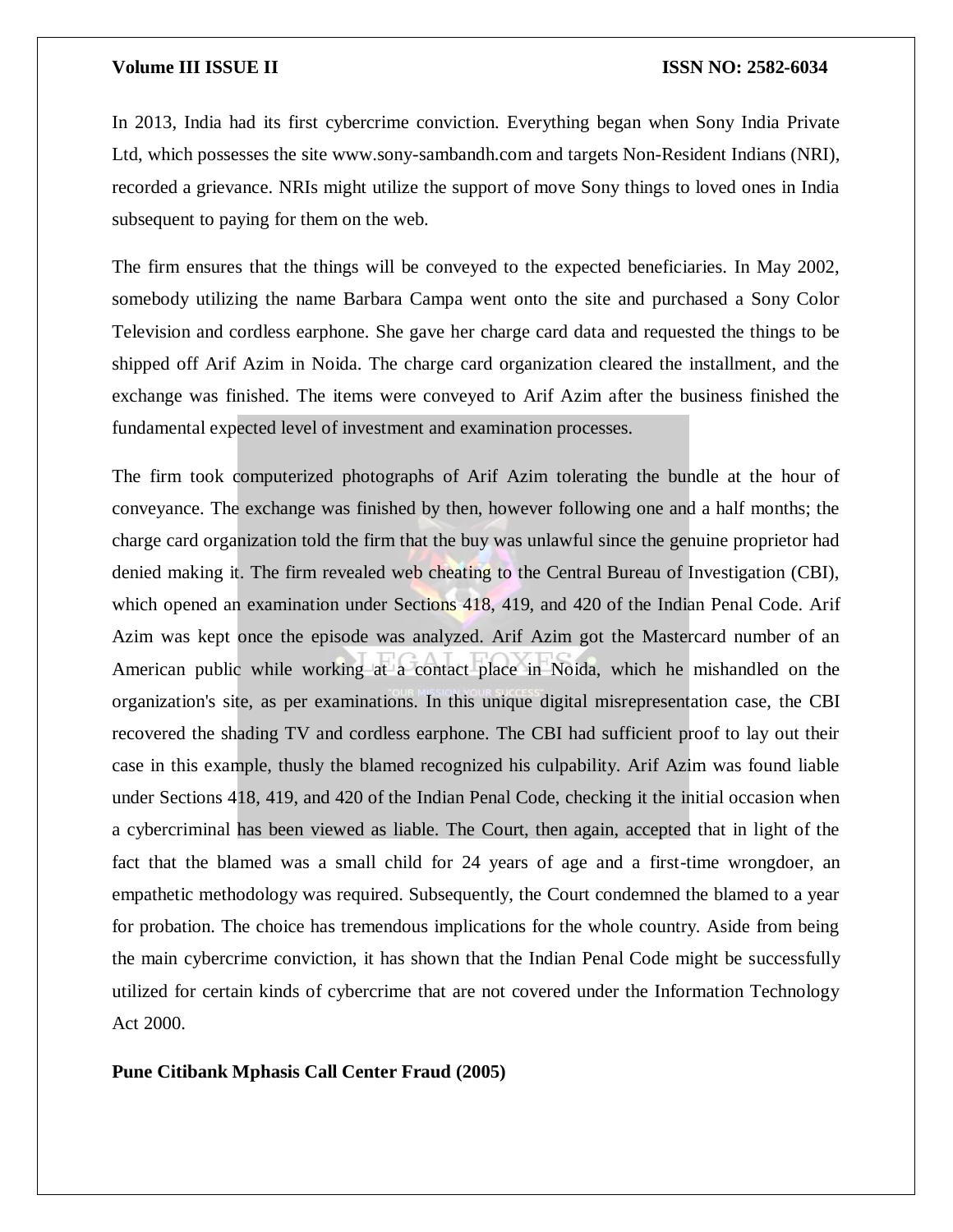In 2005, \$ 3, 50,000 was falsely moved from four Citibank accounts in the United States to a couple of phony records over the web. The laborers won the clients' trust and got their PINs under the possibility that they would have the option to help them in managing predicaments. Rather than interpreting encoded programming or breaking firewalls, they were searching for imperfections in the Mphasis framework. As per the Court, the litigants, for this situation, are Mphasis contact focus ex-workers. Each time a representative enters or leaves, they are analyzed. Therefore, the staff had the numbers retained. Quick, or the Society for Worldwide Interbank Financial Telecommunication, was utilized to communicate the cash. Unapproved admittance to the shoppers' electronic records was utilized to perpetrate the wrongdoing. Accordingly, this case is named a "cybercrime." The IT Act is wide to the point of covering these sorts of wrongdoings, and any IPC dead tissue including the utilization of electronic archives can be indicted on similar level as violations including customary materials.

Due to the sort of illicit access that is associated with submitting exchanges, the Court verified that Section 43(a) of the IT Act, 2000 is applicable. The respondents were moreover charged under Sections 66 of the Information Technology Act, 2000, as well as Sections 420, 465, 467, and 471 of the Indian Penal Code, 1860.

## **Nasscom v. Ajay Sood and Others (2005)<sup>9</sup>**

The National Association of Software and Service Companies (Nasscom), India's biggest programming affiliation, was the offended party in this claim. The litigants ran a position firm that worked in scouting and enrollment. The respondents arranged and sent messages to outsiders for the sake of Nasscom to gather individual information that they could use for scouting reasons. As indicated by the Court, the offended party's brand name privileges were perceived by the High Court of Delhi, which gave an ex-parte transitory order disallowing the litigants from utilizing the trademark or whatever other name that is confusingly like Nasscom. The litigants were additionally banished from professing to be partnered with or a piece of Nasscom.

During the course of search, the litigants, under whose names the illicit messages were sent, were uncovered to be phony characters manufactured by a worker on the respondents' requests to

<sup>9</sup> NASSCOM v Ajay Sood 119(2005) DLT 596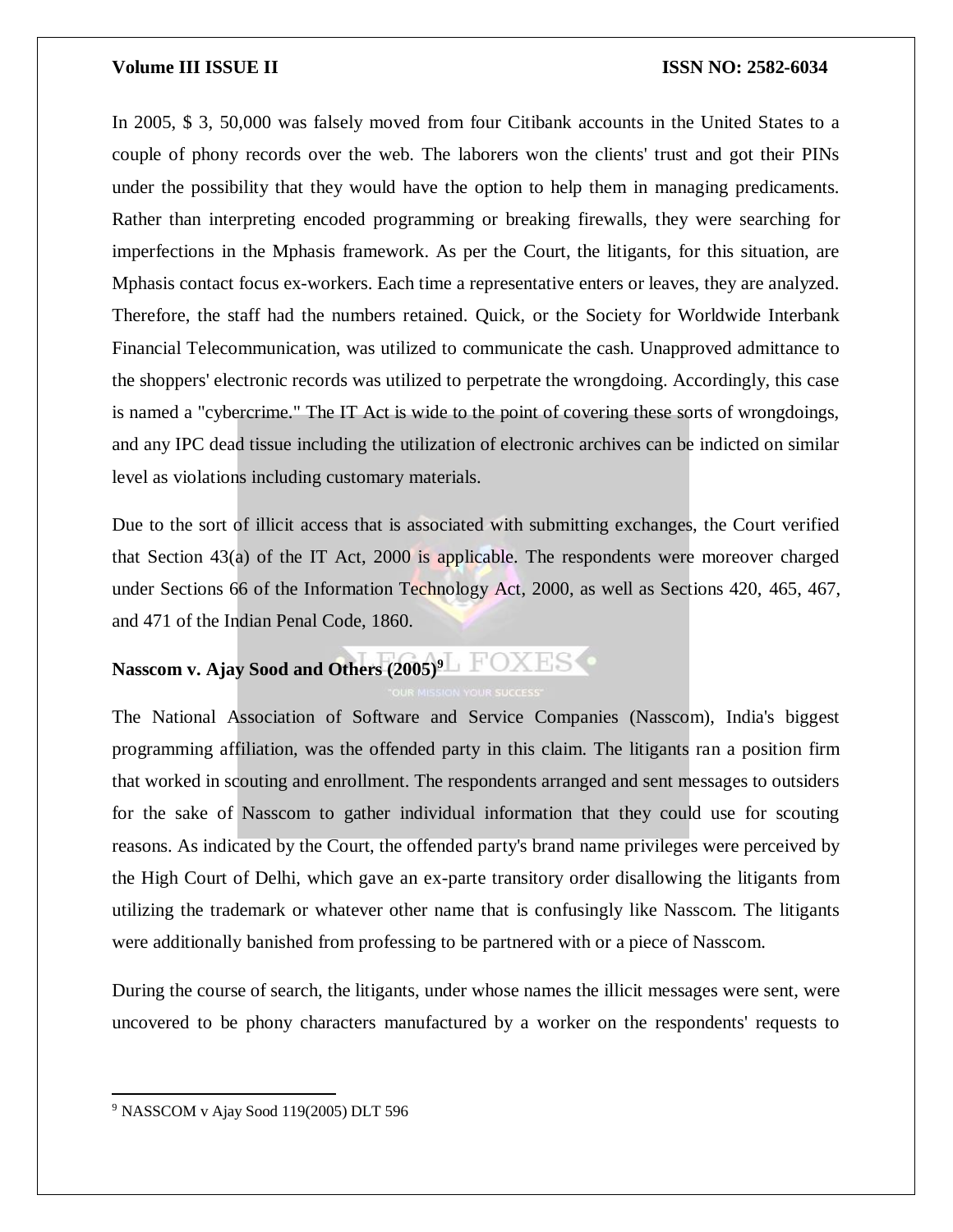avoid identification and legitimate activity. The litigant was obligated to pay harms to the offended party for abusing his brand name privileges.

This was the milestone case in which the Court proclaimed that "phishing" on the web is a criminal behavior and involves directive and recuperation of harms.

### **Poona Auto Ancillaries Pvt. Ltd., Pune v. Punjab National Bank, HO New Delhi and Others (2013)<sup>10</sup>**

In 2013, Maharashtra's IT secretary Rajesh Aggarwal requested Punjab National Bank (PNB) to pay Rs 45 lakh to the complainant Manmohan Singh Matharu, MD of Pune-based business Poona Auto Ancillaries, in one of the greatest remuneration grants in a legal settling of a cybercrime case. After Matharu answered a phishing email, a fraudster saved Rs 80.10 lakh from his PNB account in Pune. Since he responded to the phishing email, the complainant was mentioned to have a hand in the responsibility, however the bank was considered mindful inferable from an absence of fitting security checks against misrepresentation accounts made to trick the Complainant.

### **Territory of Tamil Nadu v. Suhas Katti (2004)<sup>11</sup>**

The claim comes from a foul, disparaging, and irritating comment against a separated from woman that was posted on a Yahoo visit bunch. The charged additionally sent messages to the casualty looking for data utilizing a phony email account he made in the casualty's name. Because of the distributing of the message, the woman got a huge number of horrendous calls from individuals who thought she was requesting. The litigant paid the fine and was shipped off Chennai's Central Prison. This is the first case in quite a while to be sentenced under Section 67 of the Information Technology Act of 2000.

ES.

#### **ABSENCE OF AWARENESS BY FEMALE USERS**

One of the significant explanations behind the development of sexual violations in the Multipurpose Social Networking Sites (MPSNSs) is the absence of familiarity with female clients, who are the likely casualties. As has been expressed over, most of sexual wrongdoings

 $\overline{\phantom{a}}$ 

<sup>10</sup> Cyber Appeal/4/2013, Misc Application/120/2018

<sup>&</sup>lt;sup>11</sup> C No. 4680 of 2004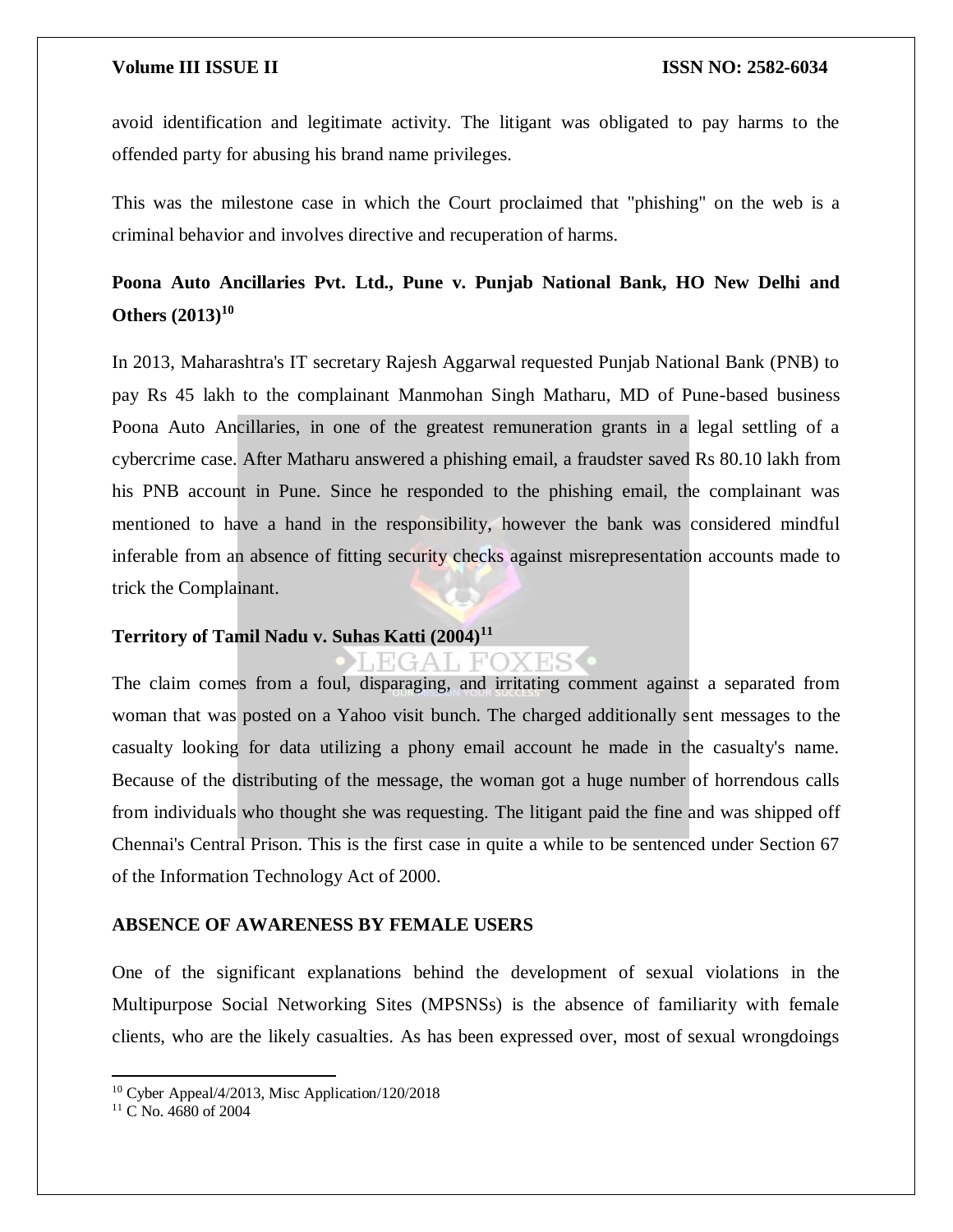might happen when the casualty herself permits the culprit to either get to her private data or speak with her. Numerous casualties won't stop correspondence with the culprit or erase the profile data when gone after. Further, when exploited, numerous ladies casualties and guardians of minor casualties quickly looked to contact the programmers to eliminate the culpable presents or compose back on the wrongdoer undermining him with horrendous results. This silly survival technique just prompts further exploitation, as this assists the culprit with raising the harassment. $12$ 

#### **CONSIDERATE BEHAVIOR OF WOMEN**

Along these lines, the client may either turn into the survivor of custodians in the event that the client is a lady, produce compassion by sharing insights concerning the ex-accomplice, associate, etc, who might be additionally focused on by such allies. Additionally, on account of online connections, trifling conflicts can be distributed, and on the off chance that the conflict emerges against a lady it leaves she in a real sense stripped openly. Along these lines, when the phony symbols are made, the client might get one more gathering of allies who might begin loving the phony symbol for the sexual substance and in this manner increment the humiliation of the person in question. Facebook itself has admitted that a considerable lot of the client profiles are phony. This helps the culprit to go on with the wrongdoing.<sup>13</sup>

### **MAN CENTRIC SOCIETY AND PREJUDICE**

 $\overline{\phantom{a}}$ 

The predominance of male centric society and bias is viewed as the most basic in prompting the subordinate status of ladies. This framework has been pervasive inside the Indian culture, since bygone eras. The situation with ladies was perceived to be just in the execution of family obligations, kid advancement, focusing on medical services and in dealing with the necessities and prerequisites of the old relatives. They were not permitted to communicate their viewpoints and perspectives in the creation of choices or render a functioning support in any strict, social, social, or political exercises. They were expected to adhere to the standards and directions that have been placed into activity by the male individuals. Man centric social orders in many pieces of the nation give inclination to the male kids and victimize the young lady kids. Because of man

<sup>12</sup> R.K. Choubey, An Introduction to cyber-crime & cyber law. 123, (ed-2008, Kama! Law House, Kolkata, 2009)

<sup>13</sup> S.V. Rao Joga, Law of Cyber Crimes & Information Technology Law 85, (Wadhwa, Nagpur India, 2004)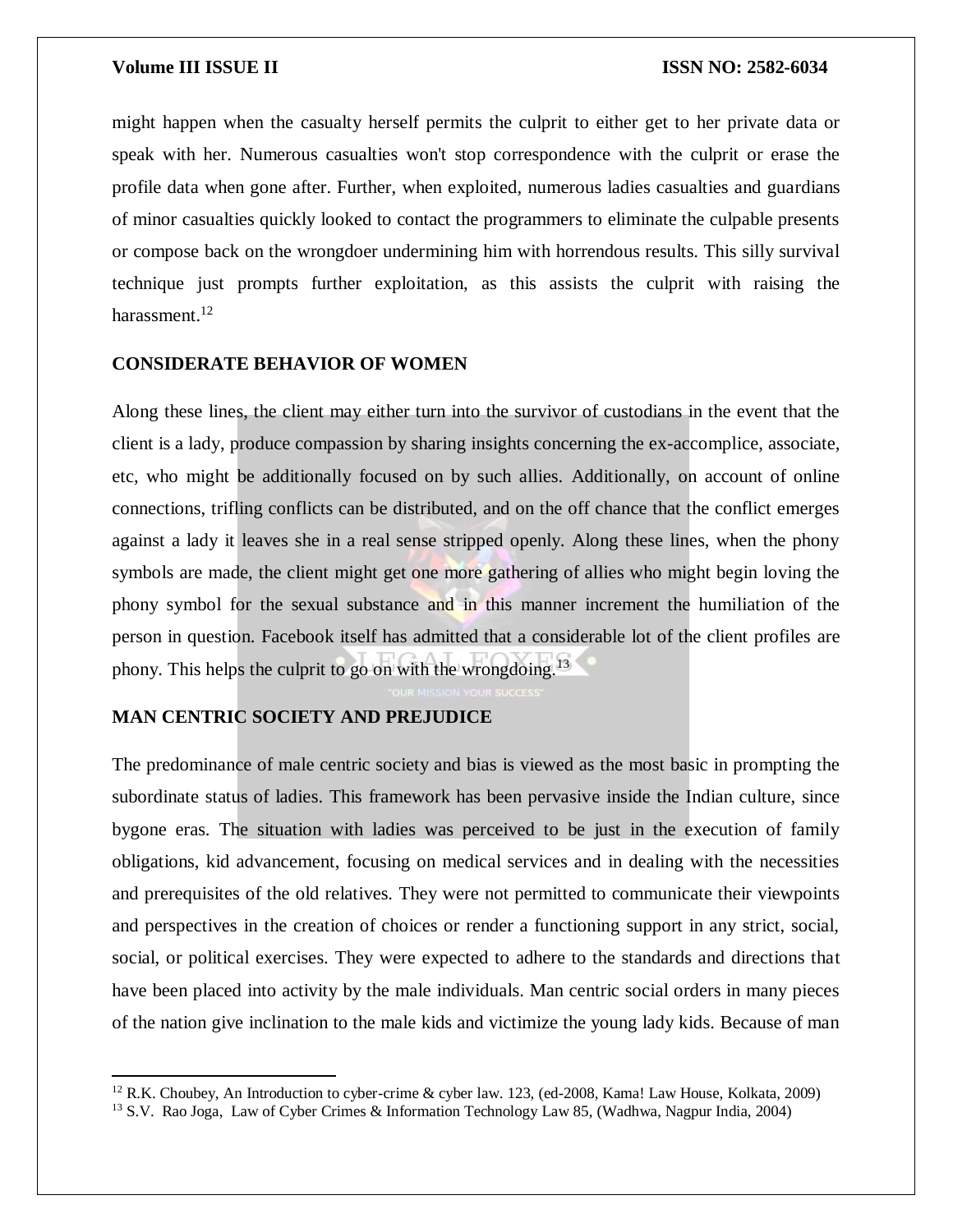controlled society and bias, young ladies and ladies are denied of nourishment, medical care, training and business. They have no more choices to learn current instruction, expertise and technology.<sup>14</sup>

### **UNSUPPORTABLE BEHAVIOR OF POLICE AND ADMINISTRATION**

The police as a rule involve the accompanying reason for declining to take an objection:

- There is no particular evidence to show that the harasser has been really demonstrating the specific casualty, regardless of whether he had involved her name in the slanderous reviews.
- The harasser has been rehearsing his right to discourse. The police can't diminish anybody's all in all correct to discourse without strong evidence.<sup>15</sup>

Besides a few one more motivations to effectively exploitations of ladies can be no base age to join digital networks like Facebook, Orkut, Myspace, Instagram, permit others to utilize one's own messages id, profile id secret key and so on, obliviousness to utilize wellbeing tips like separating messages, locking individual collections and data, individual dividers of interpersonal organization destinations, share individual data, feelings with virtual companions, talk room designs and so on whom you don't know, in actuality, overlooking approach rules of informal communication locales ISPs and so forth

### **EXAMPLES OF WOMEN VICTIMIZATIONS THROUGH CYBER-SPACE**

Digital wrongdoing is ordered in agreement to a device, gear, system or means through which it was carried out.

Production of Fake Avatar of Women and Sexual violations against ladies in the Multipurpose Social Networking Site (MPSNSs) may happen generally through production of phony symbols of the casualties by the harassers. Forged symbols are bogus portrayal of the casualty which is made by the culprit through computerized innovation regardless of the visual pictures of the person in question and which convey verbal data about the casualty which could possibly be completely evident and it is made and drifted in the web to purposefully hurt he character of the

 $\overline{\phantom{a}}$ 

<sup>14</sup> TalatFatima, Cyber Crimes 58, (Eastern Book Company, Lucknow, 2011).

<sup>15</sup> J.P. Mishra 77, (Central Law Publications, Allahabad, India, 2014).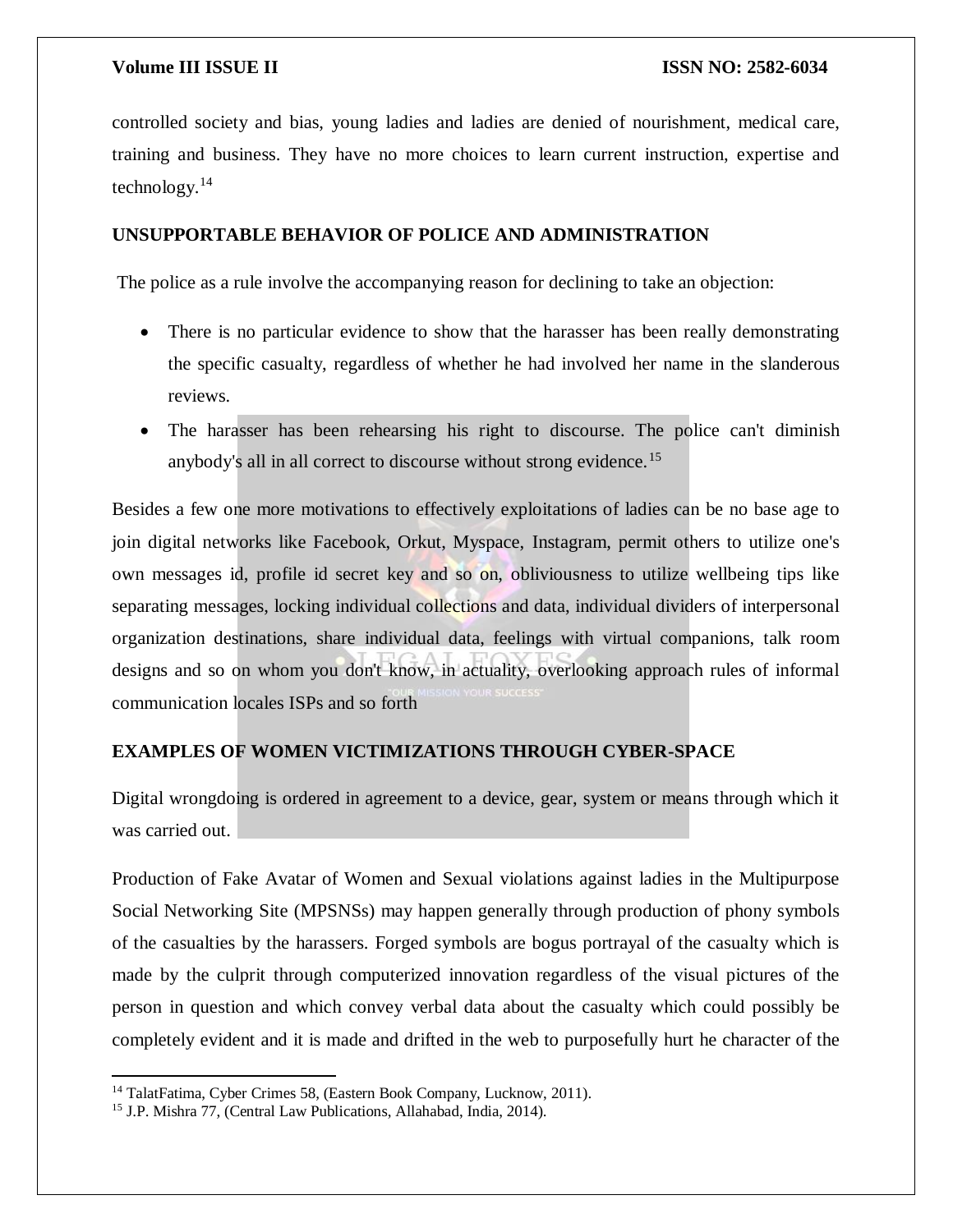person in question and to misdirect the watchers about the casualty's unique personality. As the definition proposes, counterfeit symbols can be made either by verbal portrayal of the attributes of the casualty in bunch conversations in the MPSNSs, or by making an alternate profile of the phony symbol with the pictures and data to insult the personality of the victim.<sup>16</sup>

#### **SENDING SEXUAL MESSAGES**

While production of a phony symbol can be quite possibly the most utilized approach to physically deceive ladies, the other sexual wrongdoing that can happen in the Multipurpose Social Networking Site (MPSNSs) is sending sexual messages to the person in question. This can happen by three unmistakable techniques: (a) preparing the individuals for sexual wrongdoing purposes, (b) talking in the MPSNSs, and (c) harassing. The remarks might be posted focusing on the casualty in open gatherings with an expectation that the other gathering individuals can straightforwardly see the physically oppressive posts.<sup>17</sup>

### **DIGITAL AIDED SEXUAL VIOLENCE AGAINST WOMEN**

Halder and Jaishankar (2011) called attention to those MPSNSs like Facebook, Orkut, and others can likewise become stages to make digital supported sexual viciousness against ladies (p. 34). Facebook gives a potential open door to companions as well as dear companions to label a client to any place, picture, or status message, and by this the client's data can be seen by other people who are not companions with the client. In Twitter, correspondingly, announcements and individual data can be restricted to supporters on the off chance that the client wishes to keep the profile hidden and restricted distinctly to those adherents. Be that as it may, assuming the client wishes to open her data to the World Wide Web, neither Facebook nor Twitter limits any person from getting to and seeing the essential data. Given these realities, the client becomes powerless to actual brutality as well as online maltreatment with the digital aid.<sup>18</sup>

#### **CONCLUSION**

<sup>&</sup>lt;sup>16</sup> Debarati Halder and K. Jaishankar, Patterns of Sexual Victimization of Children and Women in the Multipurpose Social Networking Sites, (2014); Catherine D. Marcum and George E. Higgins, Social Networking as a Criminal Enterprises 134, (CRC Press).

<sup>&</sup>lt;sup>17</sup> Debarati Halder and K. Jaishankar, Patterns of Sexual Victimization of Children and Women in the Multipurpose Social Networking Sites, (2014); Catherine D. Marcum and George E. Higgins, Social Networking as a Criminal Enterprises 134, (CRC Press).

<sup>&</sup>lt;sup>18</sup> Inder S. Rana, Law of obscenity in India 96, (Mittal Publications, New Delhi, 1990).